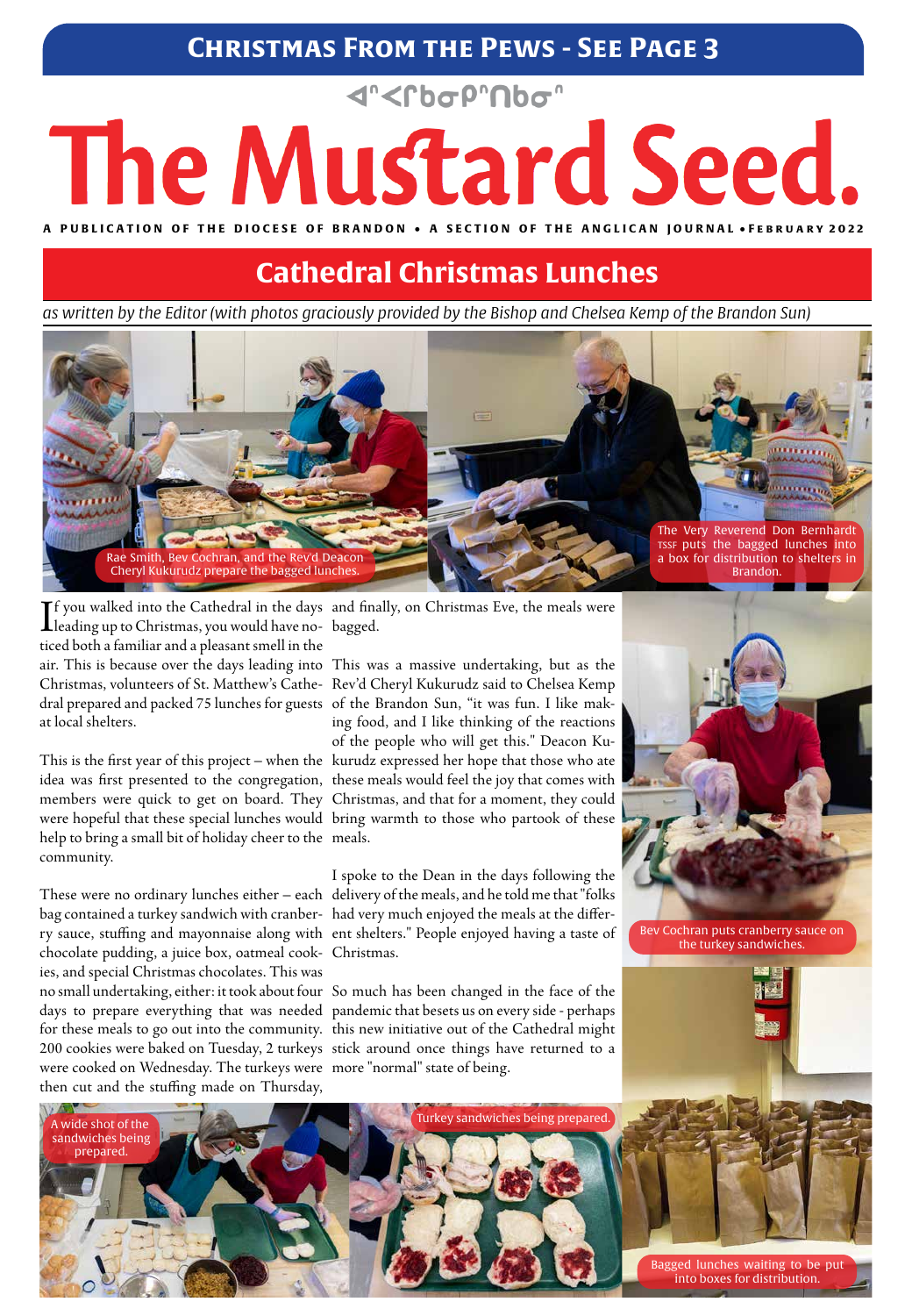**Faith is a gift.** This is a truth<br>which many people who<br>begin to struggle with their<br>faith and its implications fail to which many people who begin to struggle with their faith and its implications fail to understand. Many people, when confronted with the idea of "believing in Jesus" or even coming to church at all are trying to find a way to "believe" what the Church says or what the Bible teaches, but they get stumped; they can't find a way to believe, or feel like they But think for a second about what one another in the act of being a believe. They can't quite get their belief/faith really is. The best way disciple, walking a way that makes brains to commit to "belief". Faith to tease this out by asking what a difference in the lives around us. and belief are used synonymously. the opposite of believing is....and When others look at us, and at They use the words interchange- then the opposite of faith. Often our lives, few ask us what we beably. But there is a subtle differ-I get different answers: the oppo-lieve, for what we believe is made ence. To believe something (in site of believing is not believing, manifest in how we live, and that the world of a thoughtful adult while the stock answer from most is the definition of disciple. Belief of today) usually means the ac-people is that the opposite of faith is only a step on the way to a deepceptance of a series of points up is doubt. against a whole series of other points. In light of the argument of I have to point out that the oppothe atheist writers: God exists. In site of faith is not doubt the oppo-We are approaching Lent, which the face of a world filled with evil ) site of faith is certainty. Doubt can ) will be our extended time to culconsequences: God loves us. In he still be a friend to believers and in tivate our faith, compassion and light of the suffering and wrong- integral part of good faith, for it love to deepen ourselves for the doing in the world: God sent his can keep faith from tipping over Paschal mystery. It is time to move Son to live and die for us.

To the average person who strug- require faith, it admits no doubt disciple - to walk the way with the gles with their own place in the and carries on impervious to the Lord in hope and confidence of world of doubts and the prolif-grey areas of life, certainty does what has been promised. Knoweration of conspiracy theories, not hope for anything, it knows ing that the One who promises and endless hours of television for it has seen. This makes cer-is faithful beyond our capacity to programs promoting yet another tainty the opposite of faith. Faith, ask or imagine. theory about how things aren't as like love, believes all things, hopes they seem, "believing" the tenets all things, endures all things (1 of a faith can be difficult. Without Cor 13.7), but it does not include acceptable evidence of the points certainty. The author of the book of faith listed above, a well trained of Hebrews points out "Faith is minds cannot simply believe the confidence in what we hope what has been put forward. Is it for. The assurance of things we do any wonder that one generation not see" (Hebrews 11.1) Faith inlooks at the values of another and cludes confidence, and hope (for shakes their head at what seems to things unseen), but there is no be incomprehensible.

into certainty. Certainty does not from being a believer to being a certainty here. There is only faith: confidence, assurance, and hope,

#### yes - but not certainty.

This is first step in making yourself from a believer into a disciple. A disciple is an active agent, confident in the constant love of God and hoping for all the gifts and blessings promised by the Lord but ready and hopeful even when they do not appear. In difficulty, patience is engaged, compassion is cultivated and the community of believers supports and upholds er meaning of being a disciple and walking with Jesus in faith.

## **A Word From Our Bishop The Mustard Seed**

# *Publisher:*

**The Rt. Rev'd William G. Cliff** *7th Bishop of Brandon Editor (and Secretary of Synod):*  **The Rev'd Matt Koovisk** *mustardseed@brandon.anglican.ca Mail:* The Tri-Valley Parish, c/o Box 15, Virden, MB, R0M 2C0 *Phone:* 204-748-1379 (office)

The Mustard Seed is circulated ten times a year (from September to June), as a section of the Anglican Journal, to all supporting households in the Diocese of Brandon.

Contributions to the expense of the paper are normally requested each March but donations are accepted anytime. Changes of address can be made through your parish or directly with the Anglican Journal. Opinions expressed in this publication are not necessarily those of the Bishop or of the editor.

*Deadline for submissions:* the first of the month. *Please note:* All submissions are subject to editing for clarity, timeliness, appropriateness, or length. Submit writing to the Editor in Microsoft Word file format or in the body of an email. Photographs must be large, high resolution jpg files. Please ensure you have permission from parents or guardians of all minors who have their photos or names published in The Mustard Seed. If including a photo, please send a name of who took the photo along with it, so the Editor can give proper credit!





Don't forget to check out our Facebook page! Search "The Diocese of Brandon" on Facebook, or go to http://www.facebook.com/brandonanglicans

> You can find an electronic copy of the Mustard Seed there each month, Morning Prayer services with the Dean, Sunday Eucharists with the Bishop, as well as photos from recent events in the diocese.

The Bishop visited Christ Church, Melita to participate in their Lessons and Carols service on December 19th. On the left is the church's lay reader, Pat Rutherford, and on the right is the rector of the church, Fr. Matt Koovisk.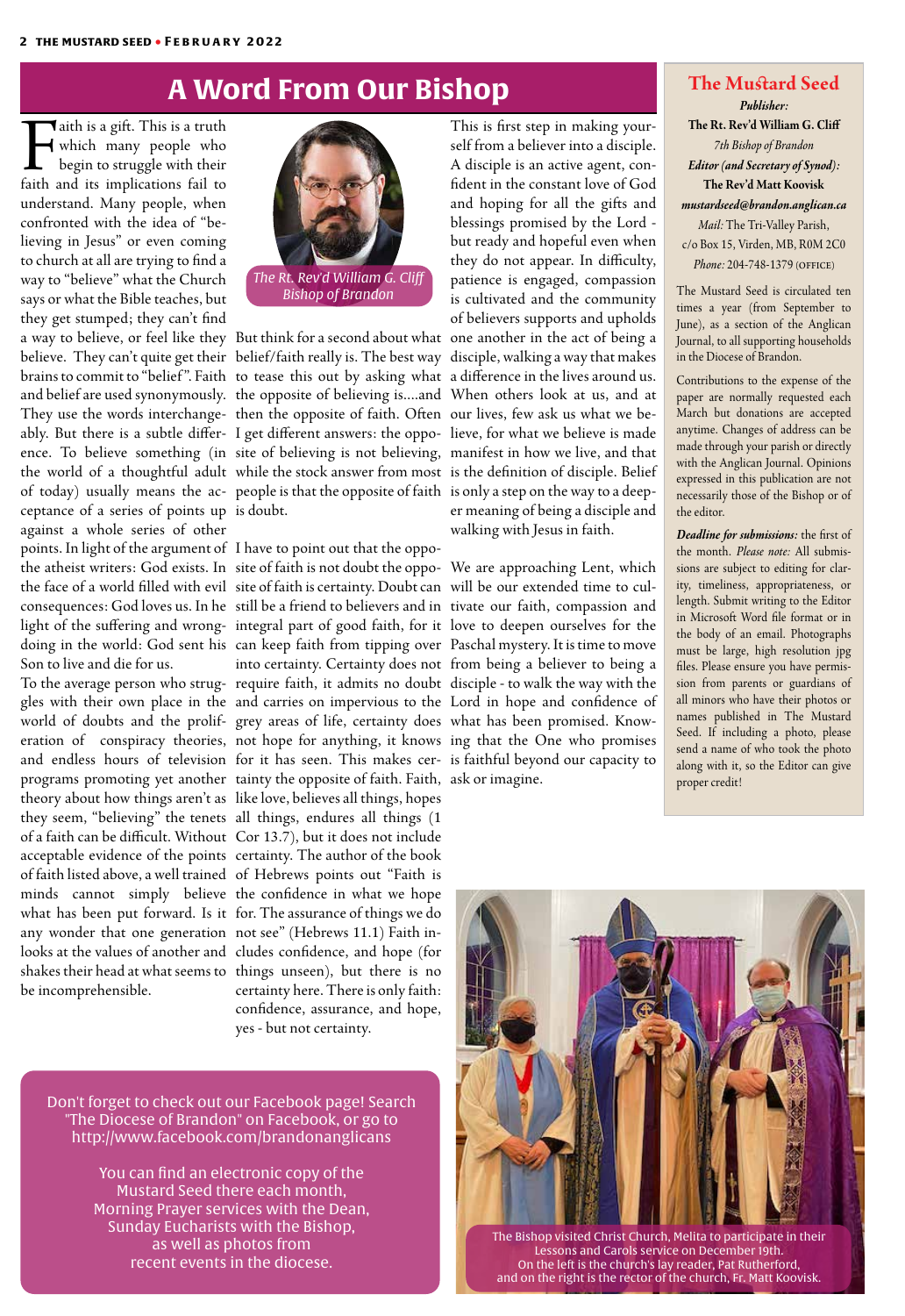# **Christmas from the Pews**

Last year, due to the pandemic, we weren't able to gather in our churches for Christmas. This year, we've been incredibly blessed to be) spend some time decorating, and out of that) a brief glimpse into the worshipping life of gathered in our varied churches once more to come some pretty spectaular images. commeorate the birth of the Christ child.

One of the traditions that comes with the celebrations of Christmas is that our churches

Below, you'll see some photos from parishes across the diocese. I truly hope that you enjoy parishes across the diocese!